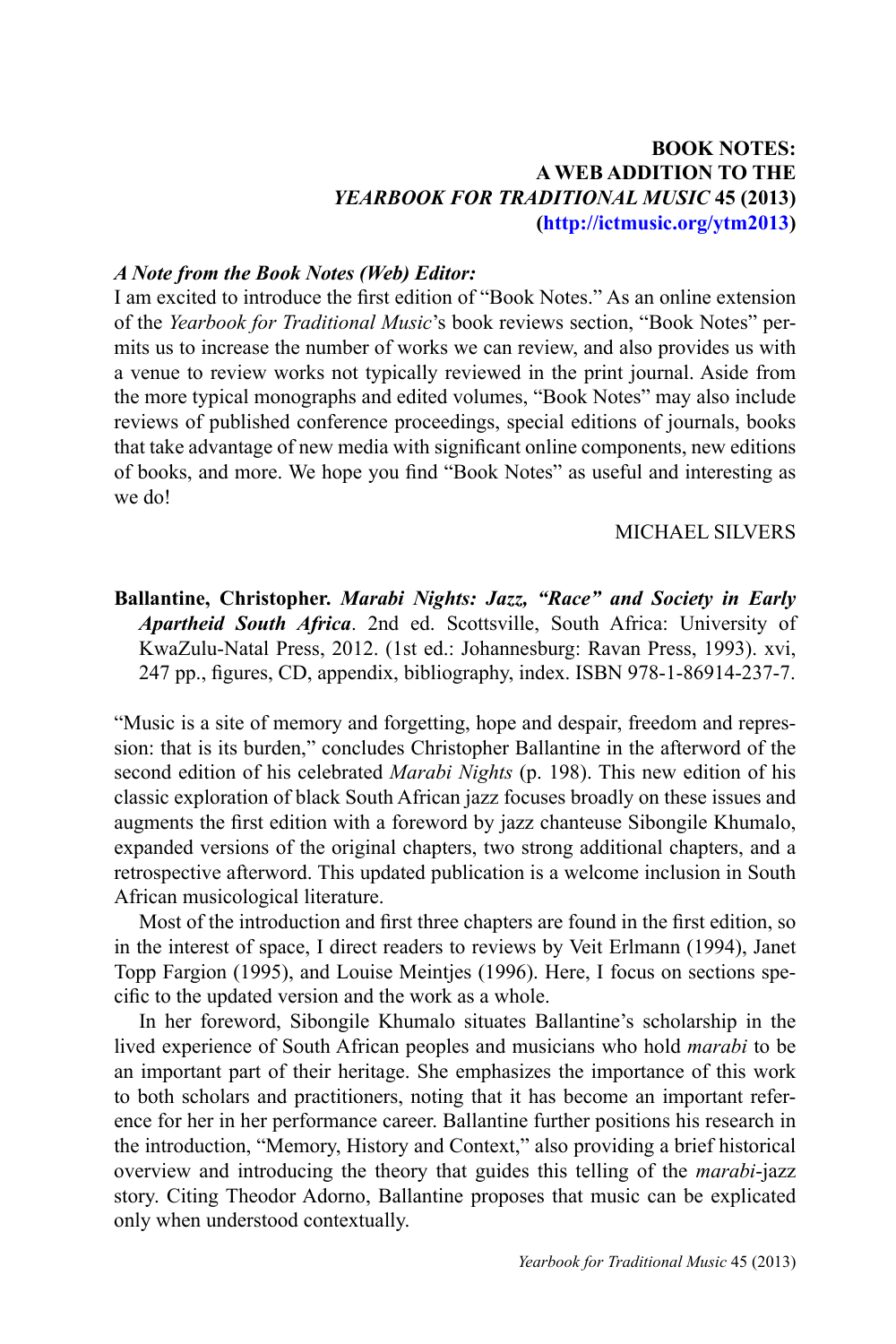In his expanded first three chapters, "Concert and Dance," "Music and Emancipation," and "Music and Repression," the author explores: the musical foundations of black jazz; the role of the music in narratives of social emancipation; and the influences of external governmental and internal black bourgeois hostilities toward *marabi*. While these three chapters now contain more detail than their prior versions, their prose and analyses are neither as compelling nor as pointed as those of the two chapters newly penned for the second edition. Although Ballantine's writing here reveals a pleasant "storytelling" aesthetic, this organization sometimes muddles the reader as the story flows from topic to topic. It strikes me that—especially given the strength of the new chapters—more time might have been spent ensuring that the original three chapters were as readable as the two new ones.

Chapters four and five are the highlight of the new edition. These chapters include clear and incisive analyses of the relationships South African musicians maintained with the United States ("Looking to the United States"), and of the correlation of gender with the rising migration-based labour force ("Gender and Migrancy"). Both sections focus largely on the Manhattan Brothers, one of the most famous South African jazz ensembles in the history of *marabi*. Chapter four recounts how this group would write new lyrics to popular American melodies in indigenous languages like Zulu, Sotho, and Xhosa. In one ironic twist, the Manhattan Brothers were asked to take two of their re-lyricized numbers, translate the new text into English, and export the new songs ("Lovely Lies" and "Kilimanjaro") for American consumption, thereby completing the circle.

In chapter five, Ballantine scrutinizes the new labour system that resulted from the ever-more-restrictive pass laws and the rise of the rural reserves (essentially, rural slums). The combination of these factors forced many black men to become migrating labourers, which in turn obliged women to assume greater responsibility and political power. Reacting against their perceived emasculation, men resorted to institutionalized misogyny and even violence in an effort to return to the patriarchal social order. Following this section, the book ends with a new afterword. Here the author reviews black jazz culture in the post-apartheid world. While a number of royalty-related lawsuits made positive advances for jazz musicians and their families, Ballantine characterizes jazz increasingly as corporatized, commercialized, and conformist—essentially, lacklustre.

Beyond the prose, *Marabi Nights* also includes an audio CD of vaudeville and jazz recordings. Although the selections have not changed from the cassette tape included with the first edition, Ballantine has expanded the track annotations. In addition to the archival photographs, recording labels, and concert posters found as figures before the afterword, being able to listen to this music is one of the work's great strengths. However, aside from the appendix of track descriptions, the CD and its music do not connect with the prose. In essence, the book and CD could be separate publications.

In renovating this second edition of a classic in South African musicology, Ballantine has created a book that meshes well with existing literature by Gwen Ansell, Veit Erlmann, Louise Meintjes, and others on South African topics. His new material is particularly strong and features lucid analyses that especially aug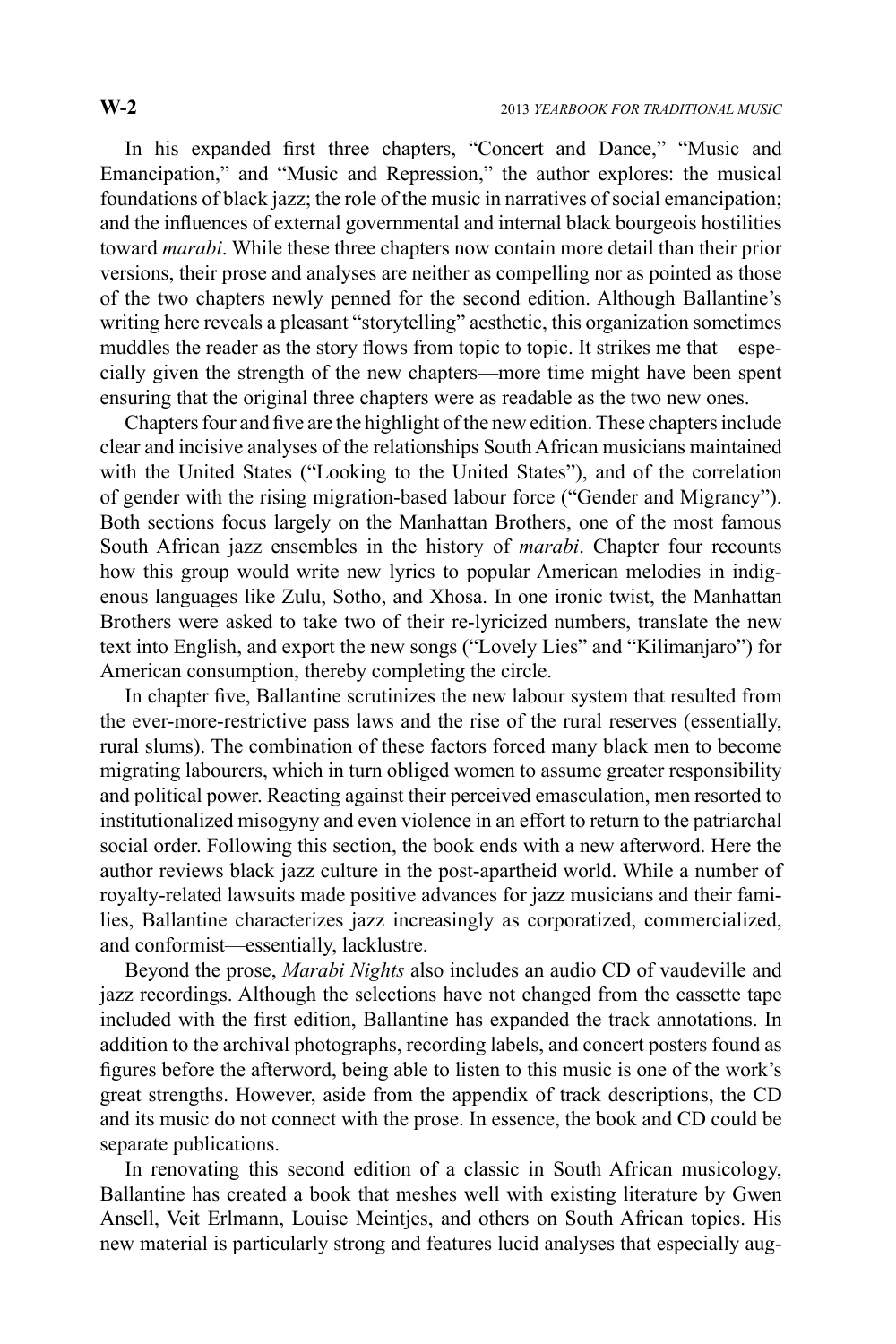ment understanding of gender and politics. He demonstrates how *marabi* jazz was a crucial space of memory, hope, and freedom in the history of apartheid.

### References cited

### Erlmann, Veit

1994 Review of *Marabi Nights: Early South African Jazz and Vaudeville,* by Christopher Ballantine. *Journal of Southern African Studies* 20/3: 482–84.

Fargion, Janet Topp

1995 Review of *Marabi Nights: Early South African Jazz and Vaudeville,* by Christopher Ballantine. *British Journal of Ethnomusicology* 4: 160–61.

1996 Review of *Marabi Nights: Early South African Jazz and Vaudeville* by Christopher Ballantine. *Popular Music* 15/2: 245–47.

### <span id="page-2-0"></span>[RYAN KOONS](#page-6-0)

# **Kondi, Bledar.** *Death and Ritual Crying: An Anthropological Approach to Albanian Funeral Customs.* Berlin: Logos, 2012. 341 pp., maps, bibliography, figures, music notation. ISBN 383253220X, 9783832532208.

*Death and Ritual Crying* is based on Bledar Kondi's doctoral dissertation completed at Martin Luther University of Halle-Wittemburg. The main objectives of the book are interpretation and analysis of sound, text, and behaviour associated with funeral rituals among Albanian populations, and situating Albanian ritual within comparative and philosophical explorations of mourning rituals. The author bases his interpretation and analysis on documentation of funeral events made by twentieth-century song collectors working in Albanian communities around the Mediterranean basin and his own observations.

Early in the text, Kondi aligns his work with ethnomusicology and anthropology. In addition to sources from these two fields, he invokes an ambitious assortment of comparative examples from philosophy, ancient mythology, and global mourning rituals. His scholarly eclecticism ranges from Homer to Émile Durkheim to Anthony Seeger, to name but a few. An audiovisual disc features examples that relate to descriptive passages within the text. To explain the decision to include a variety of resources—be they based in classical antiquity, global mythologies, philosophy, anthropology, or ethnomusicology—the author notes that the book draws on a "constellation of applied theories and methodologies" in order to "provide an integrated approach" (p. 50) to mourning ritual. The examples date from 1952 to 2011 and were recorded by the author and other collectors. Evocative photographs within the text add gravitas to the reading experience.

The book is divided into six parts, including an opening introduction. The introduction presents preliminary thoughts on the prominence of sound in mourning ritual, and a selection of interpretations or philosophical responses to that topic (starting with phenomenology in the introduction and extending outwards as the text progresses). Questions he introduces in this section re-appear throughout the

Meintjes, Louise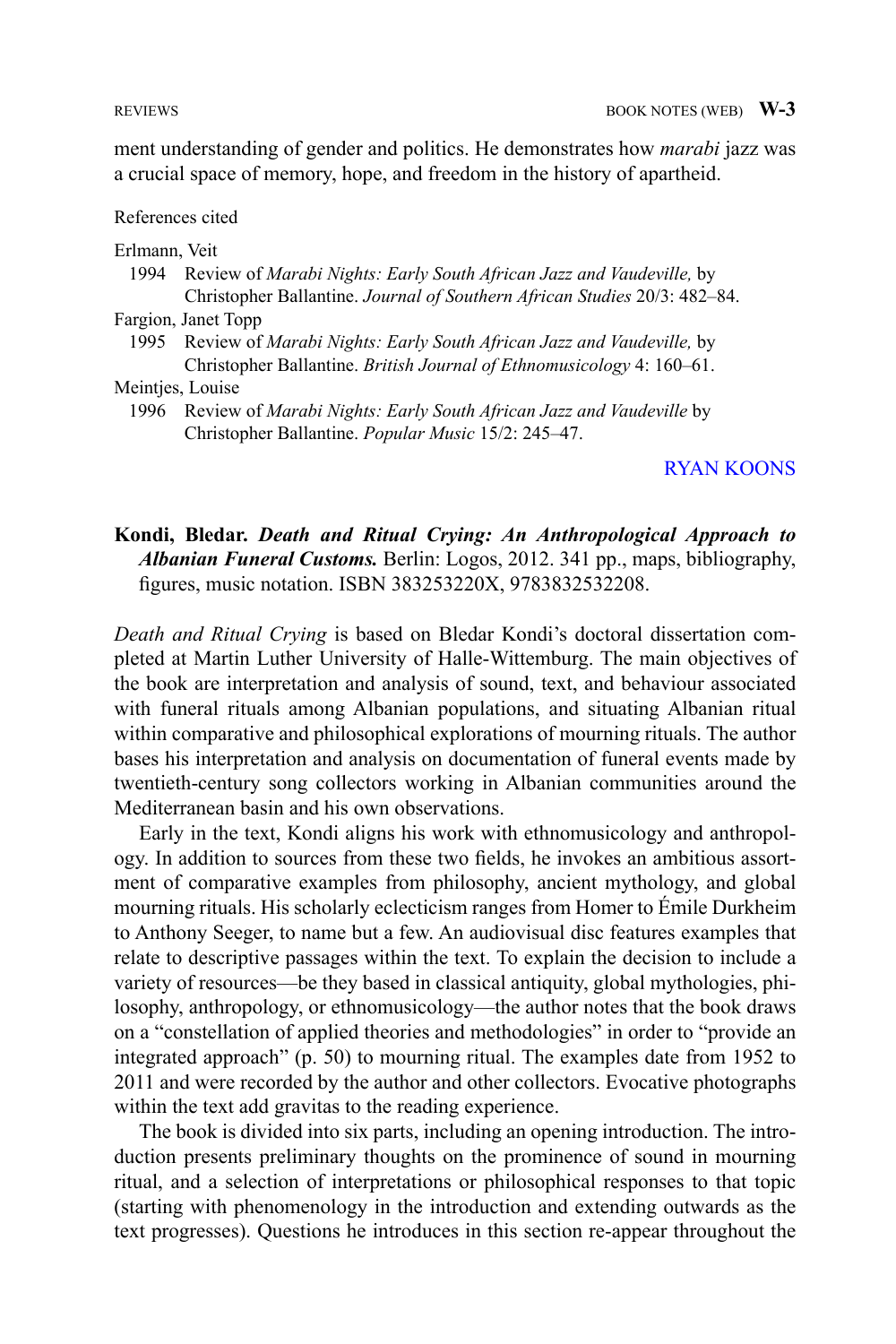text: How are stages of life and mourning understood? How do we imagine boundaries between the worlds of the living and the dead? And how are these stages and boundaries navigated in mourning ritual? A brief section (pp. 43–50) on mourning rituals from the 1940s to the 1980s is a highlight of the introduction. In this section, Kondi illustrates how the pervasiveness of Communist-era politics in social life changed mourning ritual, specifically focusing on the new role of euphemism within women's lamentation poetry during that period.

Part one explores death through culturally comparative and philosophical lenses. The author weaves varied cross-cultural understandings of and responses to death with specific examples from Albanian communities. He includes several diagrams that portray emotional, logical, and sonic states and transformations. A section on lamentation poetry from post-Communist Albanian life (pp. 100–112) invokes examples associated with a 1997 naval disaster near Otranto, Italy, and continues the narrative that started in the introduction's section on Communist-era texts. As with that previous section, Kondi uses this opportunity to present discussion of lamentation texts and gender, with particular attention to how texts sung by widows, sisters, and daughters developed during both eras.

In part two, the author introduces terms such as "free integrative crying" and "free simultaneous crying" to describe ingredients of mourning ritual. These terms are part of an overall discussion on connections between collective behaviour and sound. The author presents parameters and expectations—both behavioural and psychological—related to moments of free individual improvisation, group vocalizations guided by a leader figure, and vocalizations involving no leader and uttered by a group of mourners according to a collectively understood and prescribed practice.

Parts three and four present musical analysis, and are where the reader finally gains a sense of how funeral events proceed and the location of noise-making within mourning rituals. In part three, "The Albanian Phonosphere of Death: Female Crying and Mourning," Kondi demonstrates links between language, vocal directionality, meaning, and the natural world. Musical transcriptions clarify description, and some examples are also provided on the CD-ROM. The author then moves back to a philosophically-oriented discussion, this time about what funeral ritual "says" about a female mourner's understanding of the world of the living and the world of the dead.

Part four is a close look at male vocalizing, or *gjama* (also referred to as "ritual shouting"). The author looks at mythology and attitudes, and provides some background and context for the reader, who is invited to understand the emotional and social power of how men are perceived in and after death. Kondi delicately executes a fascinating discussion of blood feud.

This part is the first and only to provide the "who, what, where, why, when, and how" of funeral ritual; this information would have been welcome near the front of the work. An additional section on female lament (p. 265) inserted into this section might seem out of place, but it too presents vital introductory information that would have been helpful at the start of part three.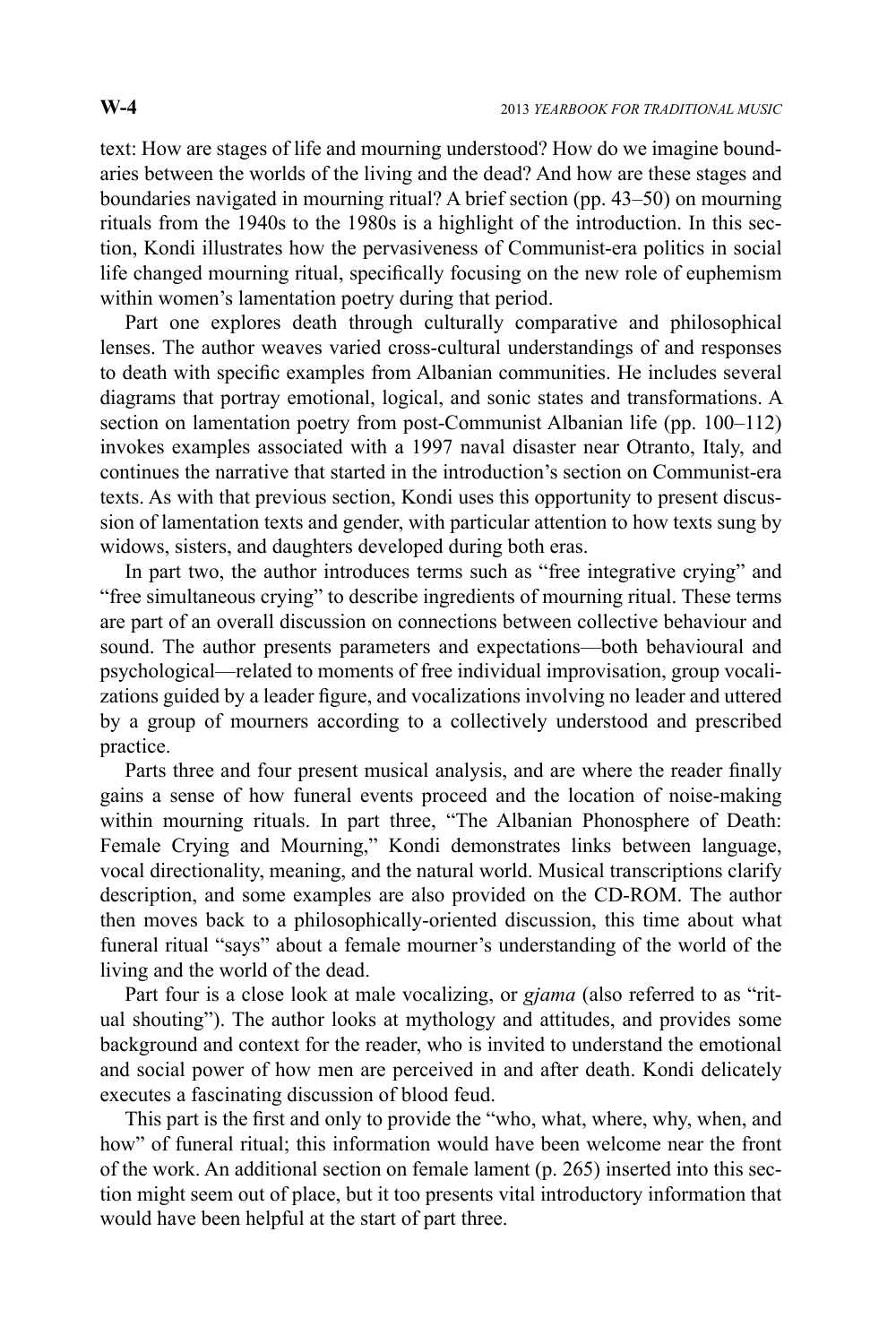The fifth and final part reiterates and further discusses the philosophical questions and responses presented in the first two parts. As a conclusion, the presentation of additional thoughts and explication, rather than a streamlined summary of points and concluding thoughts, seemed cumbersome.

This book would be an excellent resource for readers interested in a philosophy-oriented discussion of ritual and dying. One challenge of reading *Death and Dying* relates to a lack of contextualization in the early parts of the book. From my perspective as a specialist on religious ritual music in the Balkans (specifically in former Yugoslav territory), but an admitted novice of the practices discussed in this work, a stronger literature review could have been helpful at the start of the book for others new to Albanian culture to help familiarize themselves with religious affiliations and language groups around the Mediterranean basin and the Balkans*.* An introduction to types of funeral events, along with a simple description of how they unfold, and who is involved in what portions, would also have been helpful near the start of the book. Several jarring insertions of philosophical concepts and comparative examples in latter sections of the book made the trajectory of narratives and arguments unclear at times.

In spite of these issues, the author's writing style in sections when he focuses on Albanian funeral ritual not only illuminates his intimacy with the material but also shows an exceptional ability to communicate emotion and meaning to the reader. An additional strength of this text lies in the breadth of diverse cases collected within it, which display both an immense amount of research and an informed and nuanced understanding of historical and current practice.

## <span id="page-4-0"></span>[KATHLEEN WIENS](#page-6-1)

# **Hayes, Eileen M.** *Songs in Black and Lavender: Race, Sexual Politics, and Women's Music.* Urbana: University of Illinois Press, 2010. 231 pp., discography bibliography, index. ISBN 978-0-252-07698-5.

Through interview-based, multi-sited ethnographic research conducted at eight US women's music festivals held during the summers of 1992–95 and 2003–5, *Songs in Black and Lavender* reveals the sociocultural tensions that persist in women's music festivals. Since the early 1970s, women's music production has involved three overlapping groups and geographically dispersed networks, as identified by author Eileen Hayes: "white lesbian, lesbian feminist, and feminist musicians and activists" (p. 1). These groups have cultivated a network despite their geographic dispersion. Toni Armstrong, Jr., concisely described women's music as "music by, for, about, and financially controlled by women" (p. 2). Although the women's music industry has significantly declined since the 1970s, music festivals are a remnant of that era, providing a space for woman-identified participants, who may be broadly characterized as bisexual or heterosexual, but are predominately lesbian. The gatherings are held annually throughout the country with varying success in longevity. Founded in 1976, the Michigan Womyn's Music Festival (MWMF) one of the flagship events that Hayes observes—is grounded in a separatist femi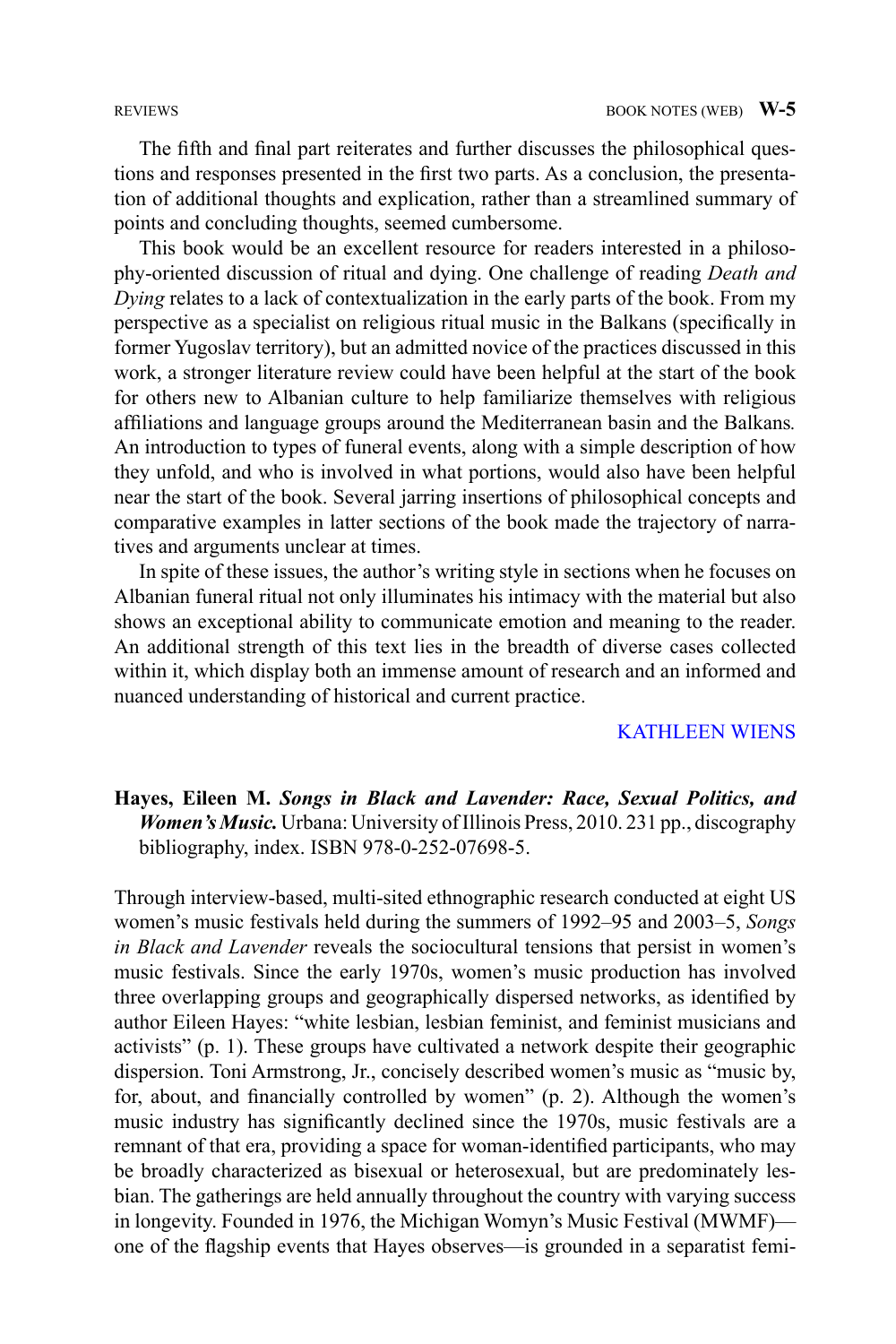nism that intends to dismantle patriarchy by radically focusing on women and girls. The author begins with and occasionally utilizes MWMF as a case study to examine and compare the "multiple axes of oppression" (p. 107) that arise for black women-identified participants who negotiate scenes that are like, dissimilar to, or independent of that festival.

Hayes explains that the colours black and lavender signify the primary issues for black women-identified participants: black represents their racial identity and lavender symbolizes their lesbian collectivity. The combination of the two colours indicates black lesbianism and is thus an analytical touchstone of her project. Women's music festivals are a rich site for ruminating on the complex positionality of black feminists, who embody diverse practices. With humour and theoretical rigor, Hayes covers themes such as the politics of self and collective identity, the navigation of privilege in women-centred programming, the role of socio-economics in women's music organizing, and the business of exclusion.

Although they share some feminist interests with white women, a significant number of the black women at these festivals do not self-identify as feminists. Many of Hayes's interlocutors convey that the term "feminism" is too confining. They demonstrate more of an interest in negotiating their racial and sexual identities in these contexts.

At the MWMF and other festivals, safe spaces have been both created and contested. As a result, the Women of Color tent is accompanied by the White Women's Patio, which is a gesture of solidarity and is a site for educating participants about whiteness and privilege. Hayes discovers that in the broader women's music-festival discourse, other racial minorities perceived "women of colour" as a euphemism for solely black women.

While racial safe space has been afforded at the MWMF, there is no harbour for male to female (MtF) transgender participants because of the MWMF's womenborn-women participant policy. The implications of the hot-button issue of MtFs seeking festival inclusion are two-fold. First, this debate reveals the tensions within separatist feminism. Second, Hayes suggests that it also exposes what seems to be a white MtF entitlement to inclusion that has not been significantly contested by minority transgendered people. Black men or black MtFs, for example, have not significantly aired grievances about their exclusion from attending the womencentred events.

The intersections of blackness and feminism allow Hayes to examine the ways in which socio-economics plays a role in women's music-festival organizing as well. The author illustrates that some issues are not at the fore of black feminist discourse, such as providing programming to focus on transgender issues. She attributes this exclusion to the fact that the majority of those who actually undergo gender reassignment surgery are not black. One part of the cause, she finds, is its expense. With regard to intercultural exchange outside of the festival, Hayes exposes socio-economic tensions that manifest in matters such as who is able to financially contribute to festival organization, who can afford the more luxurious festival destinations, and how class figures into translating gender constructs to experiences of black women. For example, she finds that white participants often